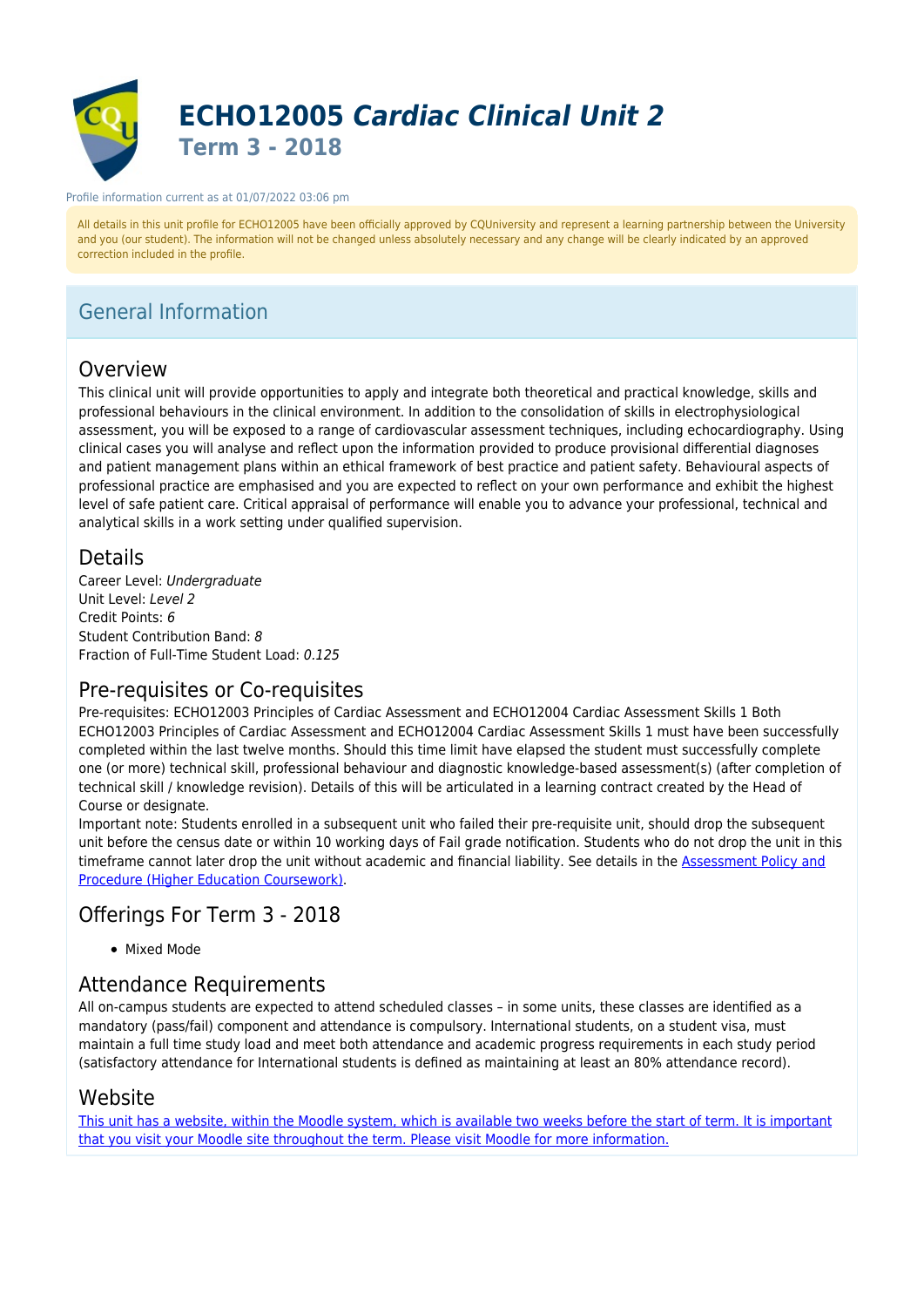## Class and Assessment Overview

## Recommended Student Time Commitment

Each 6-credit Undergraduate unit at CQUniversity requires an overall time commitment of an average of 12.5 hours of study per week, making a total of 150 hours for the unit.

## Class Timetable

**[Regional Campuses](https://handbook.cqu.edu.au/facet/timetables)**

Bundaberg, Cairns, Emerald, Gladstone, Mackay, Rockhampton, Townsville

**[Metropolitan Campuses](https://handbook.cqu.edu.au/facet/timetables)** Adelaide, Brisbane, Melbourne, Perth, Sydney

## Assessment Overview

1. **Portfolio** Weighting: Pass/Fail 2. **Practical Assessment** Weighting: Pass/Fail 3. **Performance** Weighting: Pass/Fail 4. **Learning logs / diaries / Journal / log books** Weighting: Pass/Fail 5. **Case Study** Weighting: Pass/Fail 6. **Professional Practice Placement** Weighting: Pass/Fail

## Assessment Grading

This is a pass/fail (non-graded) unit. To pass the unit, you must pass all of the individual assessment tasks shown in the table above.

## CQUniversity Policies

#### **All University policies are available on the [CQUniversity Policy site.](https://policy.cqu.edu.au/)**

You may wish to view these policies:

- Grades and Results Policy
- Assessment Policy and Procedure (Higher Education Coursework)
- Review of Grade Procedure
- Student Academic Integrity Policy and Procedure
- Monitoring Academic Progress (MAP) Policy and Procedure Domestic Students
- Monitoring Academic Progress (MAP) Policy and Procedure International Students
- Student Refund and Credit Balance Policy and Procedure
- Student Feedback Compliments and Complaints Policy and Procedure
- Information and Communications Technology Acceptable Use Policy and Procedure

This list is not an exhaustive list of all University policies. The full list of University policies are available on the [CQUniversity Policy site.](https://policy.cqu.edu.au/)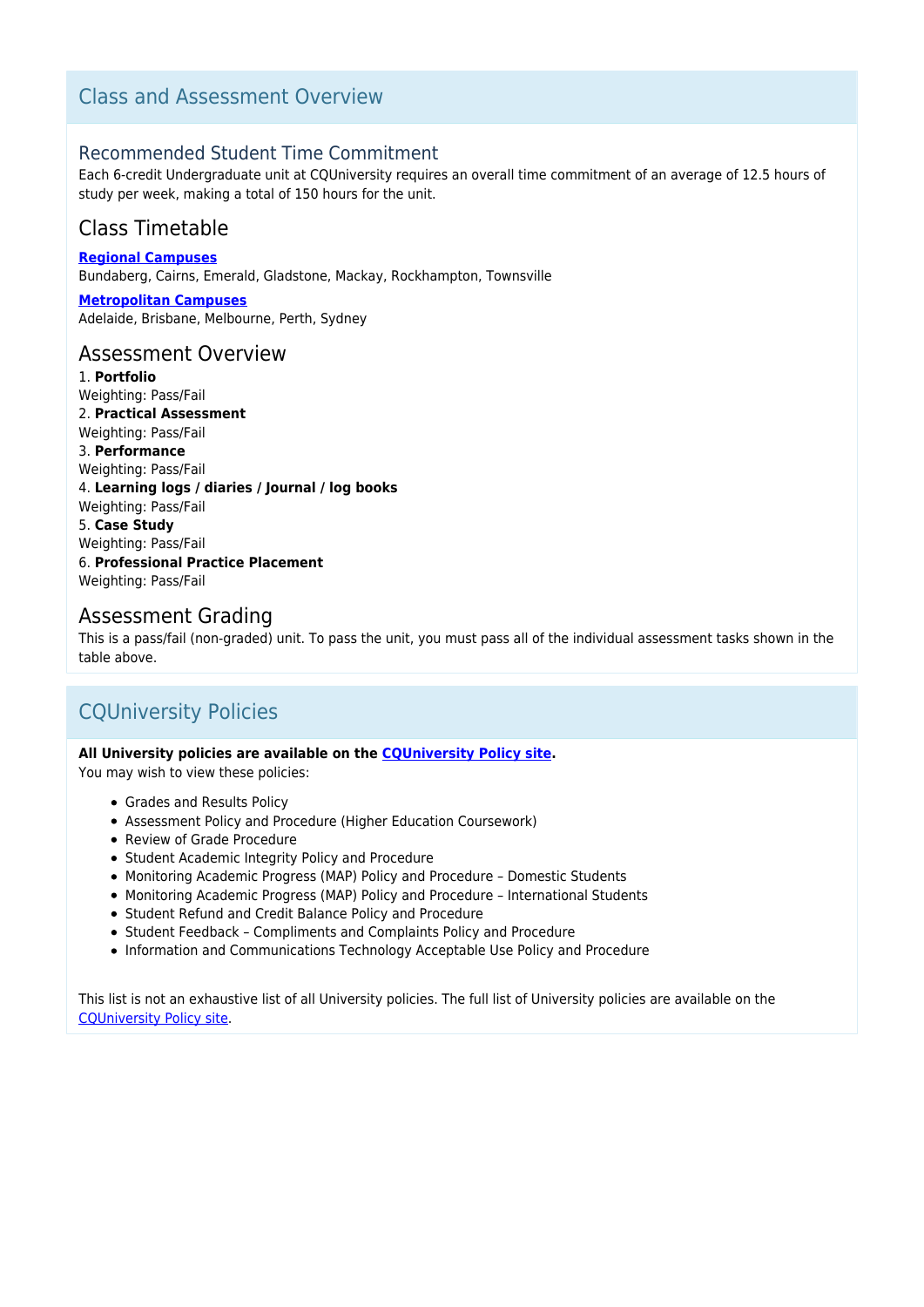## Unit Learning Outcomes

#### **On successful completion of this unit, you will be able to:**

- 1. Perform electrophysiological and echocardiographic assessment on the cardiovascular system
- 2. Analyse and communicate the outcomes of cardiac assessment including consideration of quality assurance
- 3. Apply professional behaviour consistent with safe practice
- 4. Analyse, and critically reflect upon, clinical cases involving various cardiac assessment techniques.
- 5. Attend clinical placement as per external accreditation requirements (Australian Sonographer Accreditation Registry)

#### Linked to National and International Standards

1. ASAR Accreditation Standards for Cardiac Sonography - critical practice Unit 8 - Cardiac, Foundation units of competence - 1 - 5.

- 2. European Association of Cardiovascular Imaging Core Syllabus
- 3. American Registry for Cardiac Sonography Core Syllabus

## Alignment of Learning Outcomes, Assessment and Graduate Attributes



## Alignment of Assessment Tasks to Learning Outcomes

| <b>Assessment Tasks</b>                                | <b>Learning Outcomes</b> |                             |           |           |   |  |  |  |
|--------------------------------------------------------|--------------------------|-----------------------------|-----------|-----------|---|--|--|--|
|                                                        |                          | $1 \quad 2 \quad 3 \quad 4$ |           |           | 5 |  |  |  |
| 1 - Portfolio - 0%                                     |                          | $\bullet$                   |           | $\bullet$ |   |  |  |  |
| 2 - Practical Assessment - 0%                          | $\bullet$                | $\bullet$                   |           |           |   |  |  |  |
| 3 - Performance - 0%                                   |                          |                             | $\bullet$ |           |   |  |  |  |
| 4 - Learning logs / diaries / Journal / log books - 0% | $\bullet$                |                             |           |           |   |  |  |  |
| 5 - Case Study - 0%                                    |                          |                             |           |           |   |  |  |  |
| 6 - Professional Practice Placement - 0%               |                          |                             |           |           |   |  |  |  |

## Alignment of Graduate Attributes to Learning Outcomes

| <b>Graduate Attributes</b>      | <b>Learning Outcomes</b> |                          |           |           |   |  |  |  |
|---------------------------------|--------------------------|--------------------------|-----------|-----------|---|--|--|--|
|                                 | $\mathbf{1}$             | $\overline{\mathbf{2}}$  | $3 \t 4$  |           | 5 |  |  |  |
| 1 - Communication               | $\bullet$                | $\bullet$                | $\bullet$ | $\bullet$ |   |  |  |  |
| 2 - Problem Solving             | $\bullet$                | $\overline{\phantom{0}}$ | $\bullet$ | $\bullet$ |   |  |  |  |
| <b>3 - Critical Thinking</b>    | $\bullet$                | $\bullet$                | $\bullet$ |           |   |  |  |  |
| <b>4 - Information Literacy</b> | $\bullet$                | ٠                        | $\bullet$ |           |   |  |  |  |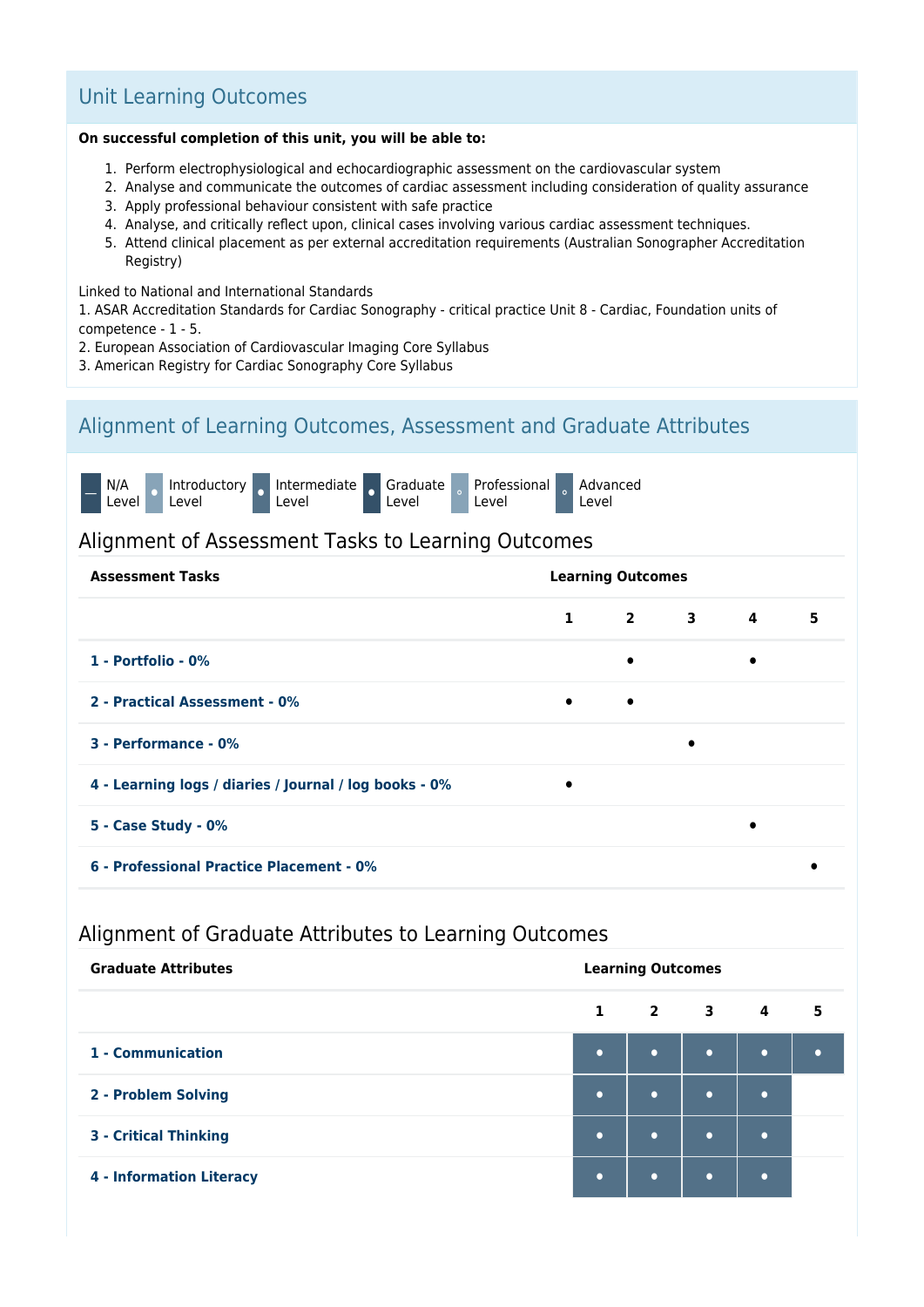| <b>Graduate Attributes</b>                          | <b>Learning Outcomes</b> |                |             |           |           |  |
|-----------------------------------------------------|--------------------------|----------------|-------------|-----------|-----------|--|
|                                                     | $\mathbf{1}$             | $\overline{2}$ | $3^{\circ}$ | 4         | 5         |  |
| 5 - Team Work                                       |                          | $\bullet$      | $\bullet$   |           | ٠         |  |
| <b>6 - Information Technology Competence</b>        | $\bullet$                | $\bullet$      | $\bullet$   | $\bullet$ |           |  |
| 7 - Cross Cultural Competence                       | $\bullet$                | $\bullet$      | $\bullet$   | $\bullet$ |           |  |
| 8 - Ethical practice                                | $\bullet$                | $\bullet$      | $\bullet$   | $\bullet$ | $\bullet$ |  |
| 9 - Social Innovation                               |                          |                |             | o         |           |  |
| 10 - Aboriginal and Torres Strait Islander Cultures |                          |                |             |           |           |  |

## Alignment of Assessment Tasks to Graduate Attributes

| <b>Assessment Tasks</b>                                | <b>Graduate Attributes</b> |                   |           |           |           |           |           |           |           |    |
|--------------------------------------------------------|----------------------------|-------------------|-----------|-----------|-----------|-----------|-----------|-----------|-----------|----|
|                                                        |                            | 1 2 3 4 5 6 7 8 9 |           |           |           |           |           |           |           | 10 |
| 1 - Portfolio - 0%                                     | $\bullet$                  | $\bullet$         | $\bullet$ | $\bullet$ | $\bullet$ | $\bullet$ | $\bullet$ | $\bullet$ |           |    |
| 2 - Practical Assessment - 0%                          | $\bullet$                  | $\bullet$         | $\bullet$ | $\bullet$ | $\bullet$ | $\bullet$ | $\bullet$ | $\bullet$ |           |    |
| 3 - Performance - 0%                                   | $\bullet$                  | $\bullet$         | $\bullet$ | $\bullet$ | $\bullet$ | $\bullet$ | $\bullet$ | $\bullet$ |           |    |
| 4 - Learning logs / diaries / Journal / log books - 0% | $\bullet$                  | $\bullet$         | $\bullet$ | $\bullet$ |           | $\bullet$ | $\bullet$ | $\bullet$ |           |    |
| 5 - Case Study - 0%                                    | $\bullet$                  | $\bullet$         | $\bullet$ | $\bullet$ |           | $\bullet$ | $\bullet$ | ٠         | $\bullet$ |    |
| 6 - Professional Practice Placement - 0%               | $\bullet$                  |                   |           |           | $\bullet$ |           |           | ٠         |           |    |

# Textbooks and Resources

## **Textbooks**

**There are no required textbooks.**

## IT Resources

**You will need access to the following IT resources:**

- CQUniversity Student Email
- Internet
- Unit Website (Moodle)

# Referencing Style

All submissions for this unit must use the referencing style: [Vancouver](https://delivery-cqucontenthub.stylelabs.cloud/api/public/content/vancouver-referencing-style.pdf?v=b2634684) For further information, see the Assessment Tasks.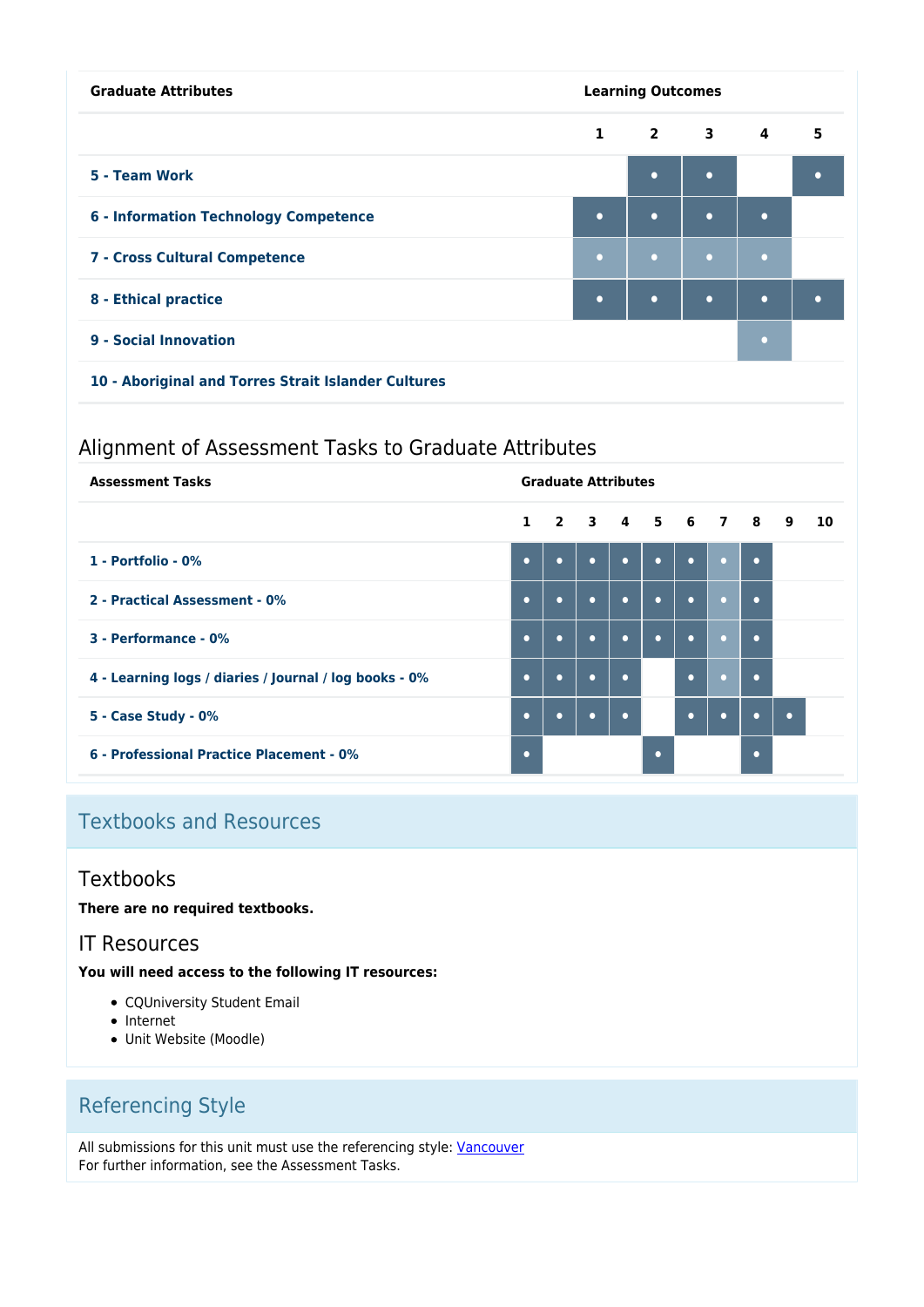# Teaching Contacts

**Laura Wylie** Unit Coordinator [l.wylie@cqu.edu.au](mailto:l.wylie@cqu.edu.au)

## Schedule

#### **Clinical placement unit information - 29 Oct 2018**

Clinical placement from 29 October to 21 December 2018. OR as otherwise agreed with the unit coordinator/Head of Course. Please follow the weekly schedule according to your start and finish date.

**Module/Topic Chapter Events and Submissions/Topic**

Please refer to the unit Moodle site for detailed assessment due dates and tutorial information, as this clinical unit occurs outside of standard University term dates. This unit consists of an eight (8) week

clinical placement, to a minimum of 320 hours (8 x 40 hours).

## Term Specific Information

The unit coordinator for ECHO12005 is Laura Wylie. In the first instance, students are requested to utilise the Moodle Q&A forum for content related questions. If the query is of a personal nature, please email l.wylie@cqu.edu.au, or contact by phone at (02) 93245051.

Fortnightly tutorials will be held during the term. Specific times and meeting IDs will be posted on the unit Moodle site.

This year 2 clinical unit builds on cardiac assessment techniques, including echocardiography skills, knowledge and attributes developed during year 1 and 2 of the Bachelor of Echocardiography and Cardiac Physiology. There are no specified texts for this unit. However you are expected to revise previous unit content related to the pathological knowledge and practical skills of echocardiography. To this end you must ensure that your prescribed texts from previous units are available for you to consult whilst on placement. You are expected to consult texts regularly to enhance your knowledge and understanding during this clinical unit.

This clinical unit consists of an 8 week clinical placement to achieve the minimum 320 hours (8 x 40 hours) of clinical placement. You must attend your allocated clinical placement for the entirety of each working day, including the last day of placement, unless alternative arrangements have been agreed by both the unit coordinator and clinical supervisor.

Please note that there are likely to be public holidays during your clinical placement. These can be entered as 8 hours on your clinical attendance form and do not need to be 'made up'. If you are sick, please advise your clinical supervisor and unit coordinator as these hours do need to be 'made up'. In these instances, you will be required to provide a medical certificate to your unit coordinator. Please advise the unit coordinator if you need to extend your placement end date in order to complete unit requirements.

If you are experiencing difficulty meeting unit assessment requirements please contact the unit coordinator. This is a pass / fail non-graded unit which means that you must pass each individual assessment in order to pass the unit. All coursework must be submitted by the due date, as there is no opportunity to apply a 5% penalty due to the pass/fail nature of the assessment tasks. **Any students who have negotiated to extend placement dates will be eligible for assessment extensions. Please confirm your extended clinical placement dates by contacting the unit coordinator via email.** A student who fails any assessment in a pass/fail course or a pass/fail component of a graded unit will be deemed to have failed that unit.

## Assessment Tasks

## 1 EGC collection and interpretation

**Assessment Type** Portfolio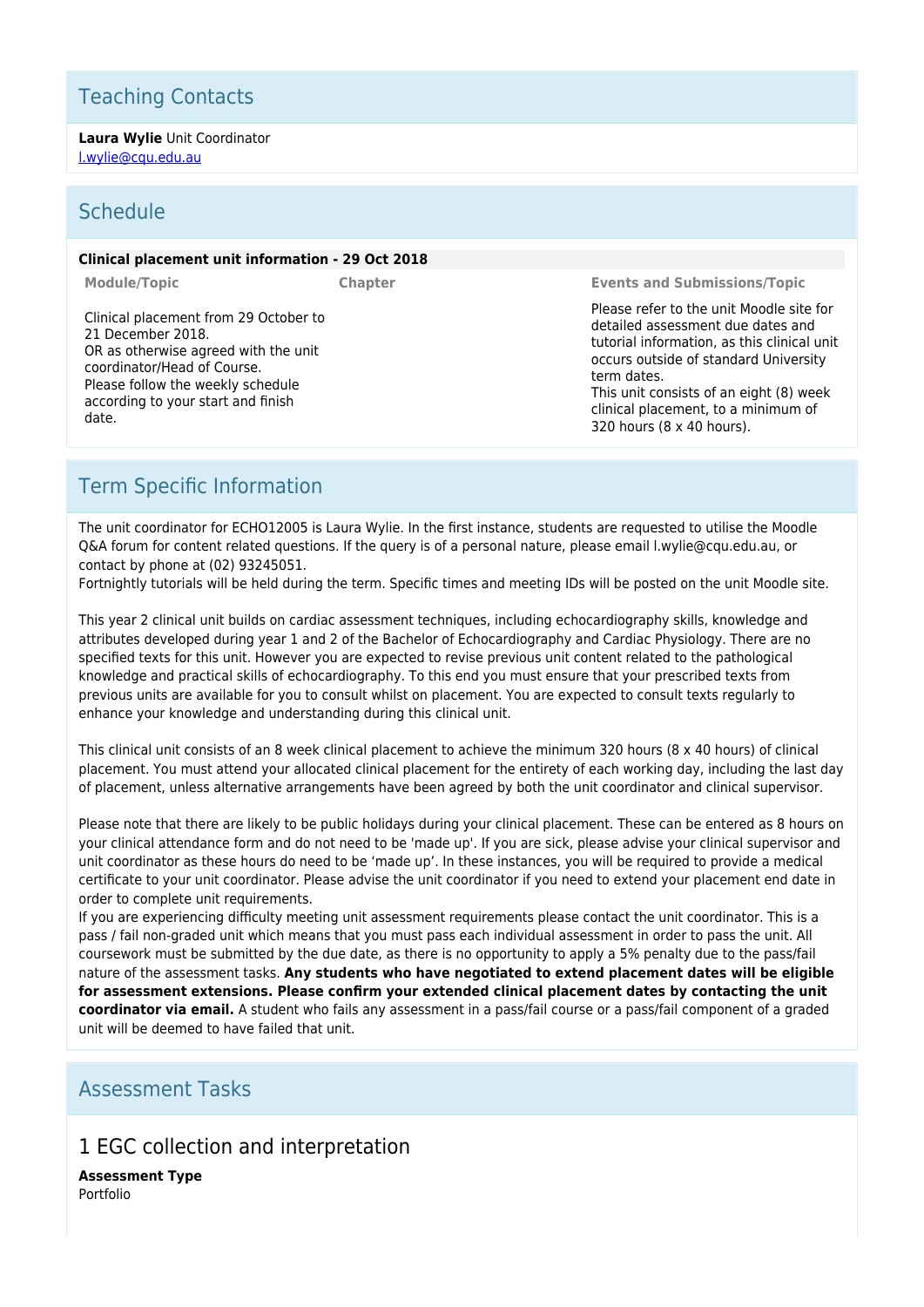## **Task Description**

The Electrocardiogram (ECG) is an important non-invasive test used for interpretation of the cardiac rhythm, conduction system abnormalities, and the detection of myocardial ischaemia. A systematic approach to ECG interpretation is necessary to avoid overlooking any abnormalities. The objective of this assessment task is to reinforce the framework for a systematic analysis of an adult 12 lead ECG.

There are two components to this assessment:

### **Part A**

You are required to collect five (5) ECG traces demonstrating the following:

- 1. Sinus rhythm
- 2. Atrial fibrilation
- 3. Bundle branch block (LBBB or RBBB)
- 4. AV block (1st, 2nd or 3rd degree)
- 5. Acute myocardial infarction or ischaemia

### **Part B**

Apply the Step-wise Method of ECG interpretation to the collected traces.

### **Assessment Due Date**

Week 6 Monday (17 Dec 2018) 4:00 pm AEST

### **Return Date to Students**

Week 8 Monday (7 Ian 2019)

#### **Weighting**

Pass/Fail

#### **Minimum mark or grade**

60% pass mark. Please note zero marks will be awarded if ECG trace is either illegible or contains patient identifiers.

#### **Assessment Criteria**

Use the Assessment 1 Portfolio Template provided on the unit Moodle site to complete this assessment task. Ensure saved, scanned, or photographed ECG traces are both de-identified and legible for the assessor to review. If traces contain any patient identifying details or are illegible you will receive a mark of zero.

### **Part A**

Traces will be assessed as follows:

- Quality of trace (artefact free, correct lead attachment)
- ECG traces must be de-identified

#### **Part B**

Interpretation will be assessed as follows:

- Calculates and explains ventricular rate
- Identifies and describes heart rhythm
- Describes the cardiac axis
- Identifies and describes the type of block
- Calculates and describes corrected QT interval
- Identifies ventricular hypertrophy if present
- Identifies and describes the location of ischaemia and or infarction if present
- Comments on overall impression of ECG
- Documents normative reference values for ECG intervals
- References normative values using Vancouver style referencing

Please also see the Assessment 1 Marking Rubric and the Assessment Video provided on the unit Moodle site

#### **Referencing Style**

• [Vancouver](https://delivery-cqucontenthub.stylelabs.cloud/api/public/content/vancouver-referencing-style.pdf?v=b2634684)

#### **Submission**

Online

#### **Submission Instructions**

Upload via Moodle

#### **Learning Outcomes Assessed**

- Analyse and communicate the outcomes of cardiac assessment including consideration of quality assurance
- Analyse, and critically reflect upon, clinical cases involving various cardiac assessment techniques.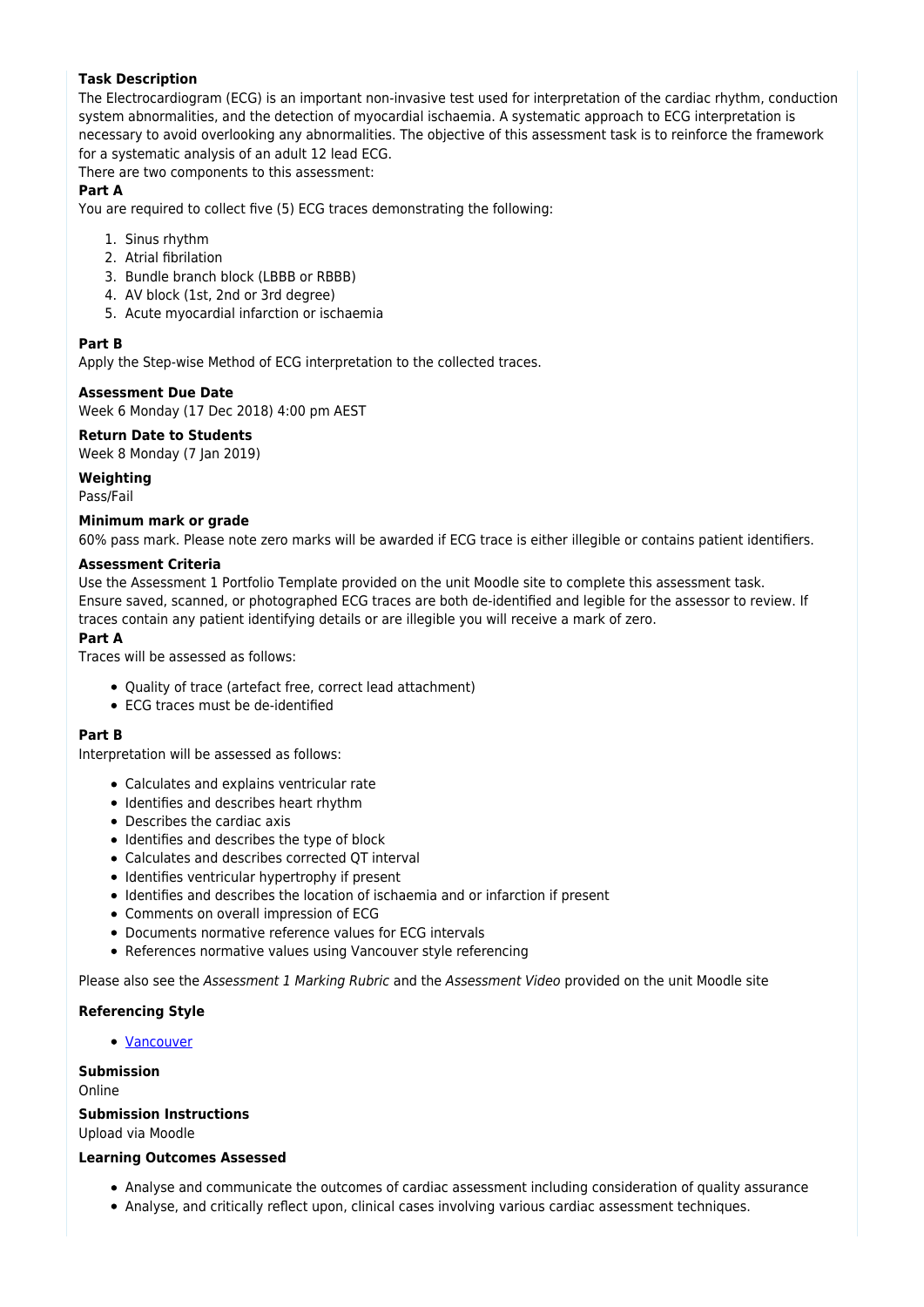### **Graduate Attributes**

- Communication
- Problem Solving
- Critical Thinking
- Information Literacy
- Team Work
- Information Technology Competence
- Cross Cultural Competence
- Ethical practice

# 2 ECG and Basic Echo Skills

## **Assessment Type**

Practical Assessment

## **Task Description**

## **Part A - ECG**

The Electrocardiogram (ECG) is an important non-invasive test used for interpretation of the cardiac rhythm, conduction system abnormalities, and the detection of myocardial ischaemia. A systematic approach to ECG recording is necessary to avoid overlooking any abnormalities. The objective of this assessment task is to reinforce the framework for performing and recording an adult 12 lead ECG.

You are required to demonstrate you understand how to perform and record a standard adult resting 12 lead electrocardiogram.

## **Part B - Basic Echo**

As part of your basic echo knowledge, relative to your level of experience, you must understand ultrasound scanning planes and directions, and orthogonal views and sector orientation.

You will be asked to demonstrate the correct placement of the ultrasound probe to obtain one of the three orthogonal views from the parasternal or apical acoustic windows (chosen at random by your clinical supervisor). From this same acoustic window you will then be required to move the transducer in two different directions relating to that plane. From an alternative parasternal or apical image, provided by your clinical supervisor, will then be asked to correctly identify the displayed orthogonal plane and sector orientation.

## **Assessment Due Date**

Week 7 Wednesday (2 Jan 2019) 9:00 am AEST

### **Return Date to Students**

Week 9 Monday (14 Jan 2019)

**Weighting** Pass/Fail

### **Minimum mark or grade**

Part A: 60% pass mark. Additionally bolded items on the marking rubric MUST be passed in order to receive a pass mark. Part B: 100% pass mark. Both parts A&B must be passed to pass this assessment item.

### **Assessment Criteria**

#### **Part A - ECG**

The marking criteria used for this assessment is detailed on the **[12 lead ECG marking Rubric available HERE](https://moodle.cqu.edu.au/pluginfile.php/1477456/mod_resource/content/1/CV69%20Practical%2012%20Lead%20ECG%20Marking%20Rubric.pdf) Part B - Basic Echo**

The marking criteria used for this assessment is detailed on the **[Practical Assessment Echocardiography Marking](https://moodle.cqu.edu.au/pluginfile.php/1477415/mod_resource/content/3/Assessment%202%20-%20Echo%20Practical%20Assessment%20Marking%20Rubric.pdf) [Rubric available HERE](https://moodle.cqu.edu.au/pluginfile.php/1477415/mod_resource/content/3/Assessment%202%20-%20Echo%20Practical%20Assessment%20Marking%20Rubric.pdf)**

### **Referencing Style**

[Vancouver](https://delivery-cqucontenthub.stylelabs.cloud/api/public/content/vancouver-referencing-style.pdf?v=b2634684)

### **Submission**

Online

#### **Learning Outcomes Assessed**

- Perform electrophysiological and echocardiographic assessment on the cardiovascular system
- Analyse and communicate the outcomes of cardiac assessment including consideration of quality assurance

### **Graduate Attributes**

- Communication
- Problem Solving
- Critical Thinking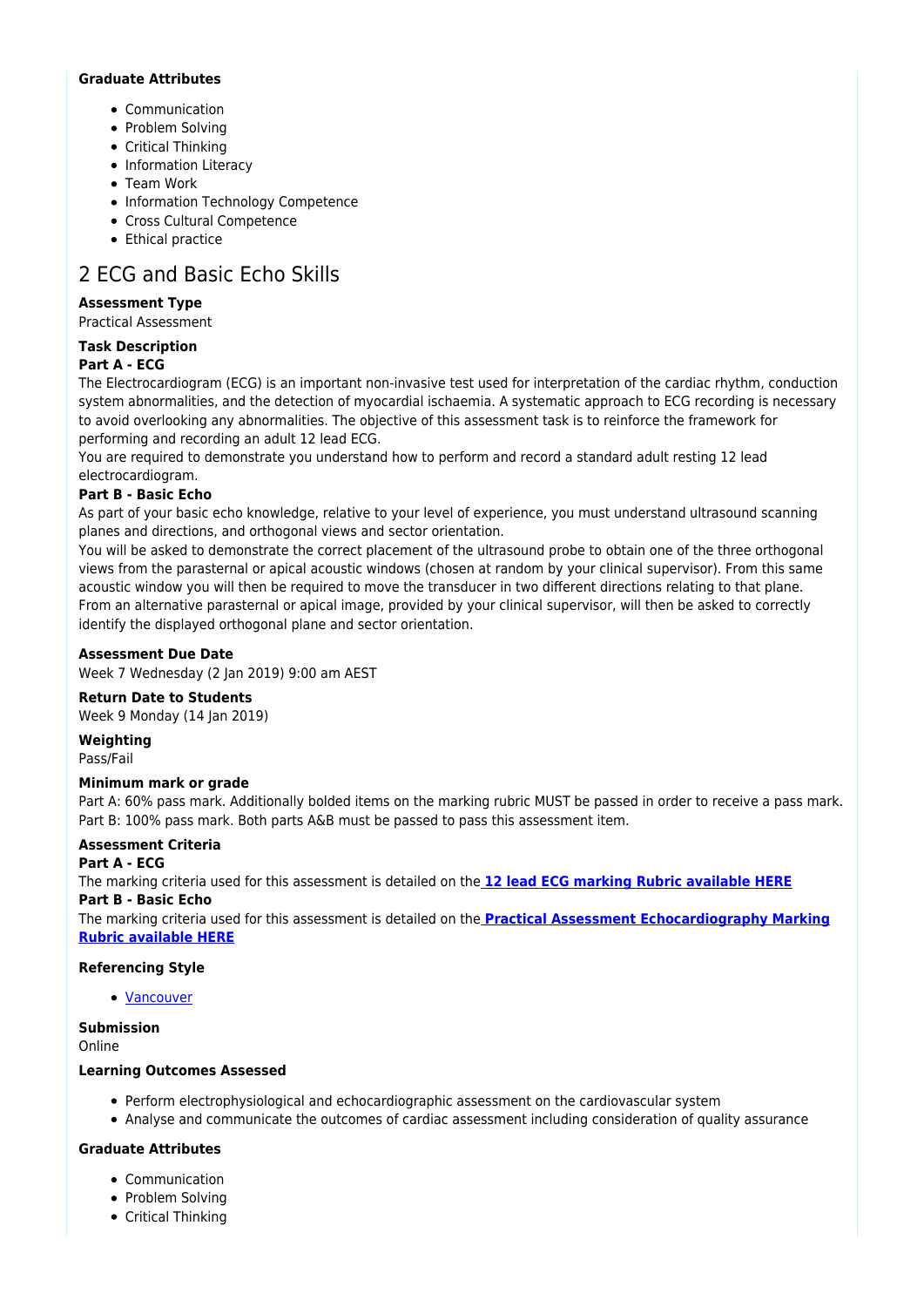- Information Literacy
- Team Work
- Information Technology Competence
- Cross Cultural Competence
- $\bullet$  Ethical practice

## 3 Global Assessment of Professional Attributes (GAPA)

## **Assessment Type**

Performance

### **Task Description**

Clinical placement occurs in the professional workplace. As a clinical student you are provided access to that workplace on the condition that you demonstrate behaviours and attributes of a healthcare professional and present a positive image to the clinical facility's staff and clients. As a student in the Medical Sonographer profession in Australia, you are also required to be working toward consistent compliance with the Code of Conduct for Accredited Medical Sonographers.

Clinical sites mention professional behaviour, particularly team work and empathy, as paramount in their decision to employ a cardiac sonographer. This assessment considers your ability to communicate professionally with a diverse cultural audience of patients, staff and the general public, demonstrate professional respect for all, and function as a reliable, well organised member of the health team.

Your clinical supervisor, or delegate, will be working in the echo lab with you, directly observing your day-to-day performance. These observations and collected feedback relate to your demonstrated knowledge, skills and behaviours over a span of time, not limited to a particular cardiac modality, scan type or patient case. The observations and feedback are then used to complete the Global Assessment of Professional Attributes (GAPA) form provided (see below). There are three main sections to the GAPA form:

- Section 1: initiative and communication
- Section 2: responsibility and demeanour
- Section 3: overall technical knowledge and skill

In each section there are multiple observable behaviours that you are required to demonstrate throughout your placement. Your assessor will score your performance based on how frequently and to what extent you demonstrate each of the listed behaviours. Your assessor is also encouraged to provide comments to expand on the scoring feedback. This assessment occurs TWICE during the placement.

**The first occurs at the mid-placement point, at the end of Placement Week 4. Please submit to Moodle by Monday November 26th, 2018 @ 4pm AEST. If your placement week 4 falls on a different date- please submit by the first Monday of week 5.** The mid-point GAPA assessment is formative, meaning its function is to provide you and your unit coordinator with formal documented feedback on your performance, but there are no minimum required scores related to your final grade. You are expected to use that feedback to reflect on your performance, develop an action plan to address any areas of performance that are not yet at the target level for this placement, and use the remaining weeks to achieve those targets. For any behaviour that you score well on at the midplacement assessment, it is expected that you will continue to meet that level of performance or surpass it for the rest of the placement. It is recommended that you print a few copies of the GAPA for your supervisor at the start of your placement.

**The second and final GAPA assessment occurs toward the end of Week 8, the final week of the placement. Please upload and submit by Wednesday 2 January 2019 @ 9am AEST or the first working day following the completion of your Clinical Placement.** The final GAPA assessment is summative, in that it's primary use is to evaluate and document your performance relative to the stated performance targets. The minimum required scores are listed on the GAPA document. Your final overall grade in this assessment depends on where you stand relative to those performance targets. As this placement is the first of four in the course, you should use this end-of-placement assessment as formative as well, to inform your plans for improvement in your subsequent placements. If minimum scores in the mid-placement GAPA are not met, you will be regarded as a 'Student at Risk'. The unit coordinator will contact you to advise you of the risk of failing ECHO12005 and provide formative feedback. You must respond to this email to show you understand the implications of this information and give details of your plans for immediate improvement. A phone call or clinical visit will follow. Review of your progress will be completed a short time after the mid placement GAPA, at a time requested by your supervisor or unit coordinator. Unsatisfactory scores at this second GAPA will result in a fail grade for ECHO12005.

You will meet with the Head of Course to discuss the instigation of an individual learning contract for you with a view to remedying your skills, technical issues and/or behavioural issues. It will provide you with details of individual learning goals which must be achieved within a given time-frame. The learning contract will detail learning objectives, available learning resources, strategies and methods which will be used to assess your progress. Each learning contract is individualised to the student, year level and situation at hand, but will likely involve practical labs for tuition and assessment on a regular basis, and a theoretical test to ascertain currency.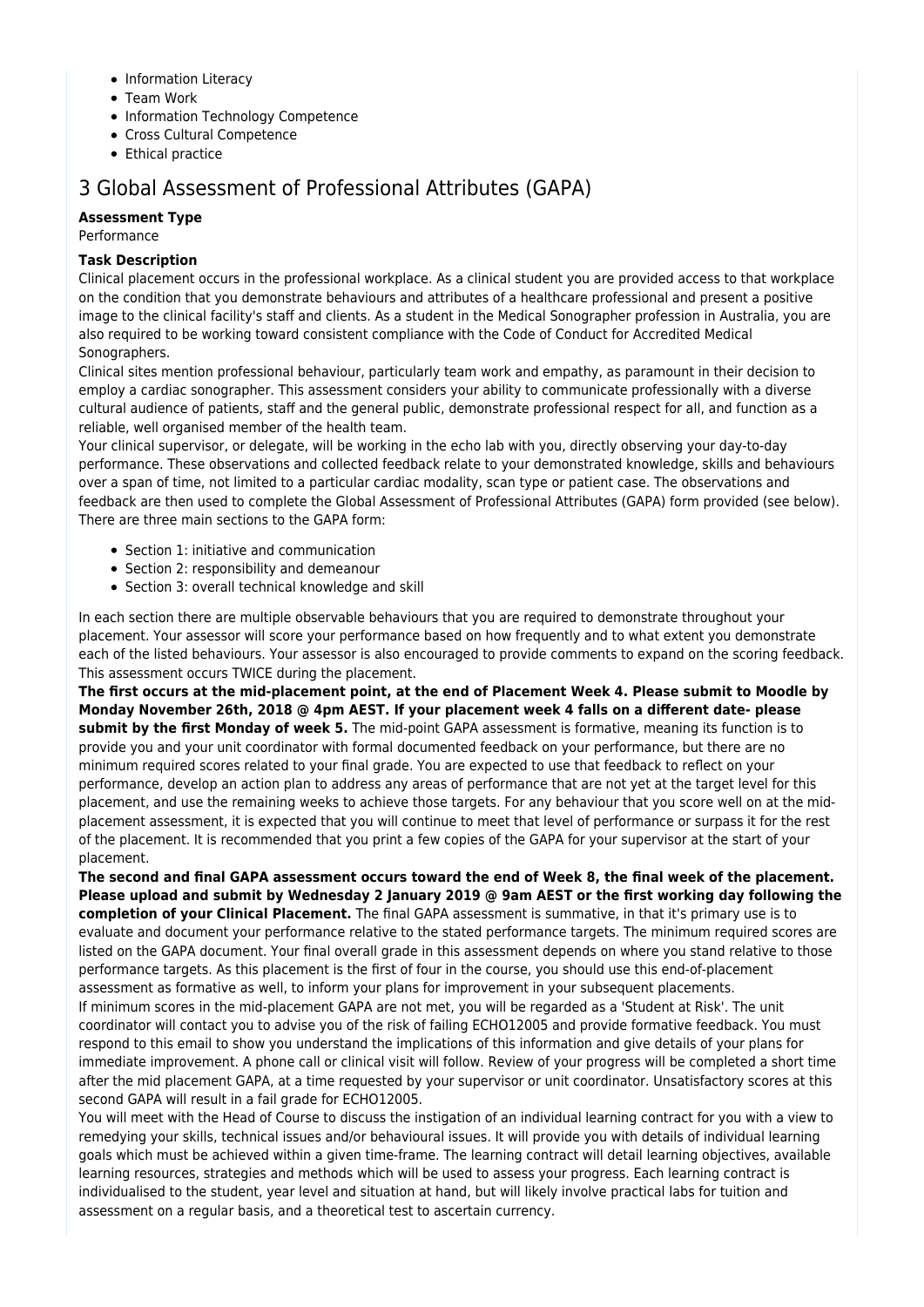Occasionally student behaviour is beyond acceptable risk to clinical sites. Clinical supervisors contact CQUniversity academics immediately when this occurs. A GAPA assessment is requested at this time (which could be at any time during your placement). If the outcome of this GAPA is unsatisfactory, and/or the site feedback indicates that they can no longer host you due to the risk incurred, then this one GAPA alone, or site refusal to host, will constitute a FAIL. Where such risk exists, your placement will terminate immediately. It is difficult to place such students in the clinical environment again and hence your continued progress within the echocardiography course may be at risk.

#### **Assessment Due Date**

Week 7 Wednesday (2 Jan 2019) 9:00 am AEST

### **Return Date to Students**

Week 9 Monday (14 Jan 2019)

**Weighting**

Pass/Fail

### **Minimum mark or grade**

Mid placement GAPA is a formative item. The final GAPA is a pass/fail item. At least 16 marks from a total of 32 must be achieved (with no marks of 0) in order to pass this assessment item.

#### **Assessment Criteria**

The final GAPA at the completion of this placement, is a PASS/FAIL assessment item. To PASS, the student must receive an overall score of 16 marks or more, from a potential of 32 marks, and additionally is not permitted any scores of 0. A copy of the **[GAPA marking sheet is available HERE](https://moodle.cqu.edu.au/pluginfile.php/1476764/mod_resource/content/0/ECHO12005_Behaviour%20assessment.pdf)**

### **Referencing Style**

[Vancouver](https://delivery-cqucontenthub.stylelabs.cloud/api/public/content/vancouver-referencing-style.pdf?v=b2634684)

## **Submission**

Online

### **Learning Outcomes Assessed**

Apply professional behaviour consistent with safe practice

#### **Graduate Attributes**

- Communication
- Problem Solving
- Critical Thinking
- Information Literacy
- Team Work
- Information Technology Competence
- Cross Cultural Competence
- Ethical practice

## 4 Log Book

### **Assessment Type**

Learning logs / diaries / Journal / log books

### **Task Description**

**While you are on clinical placement you will need to maintain a record of ALL the clinical cases that you observe, participate in or perform.** It is recommended to fill out the Clinical Case Logbook at the end of each clinical day.

The logbook serves as a record of the depth and breadth of experience you attained during the placement. It demonstrates the degree of progression of your skill development within and across examination type. You should analyse this record at regular intervals to assist in the formulation of learning goals that will support your achievement of the unit outcomes.

**Each echocardiography case** will be categorised into one of the following areas: **adult, stress/dobutamine, congenital, TOE, and paediatric.** During this placement, you must observe, participate in or perform a minimum of 20 echocardiography cases, from any category.

**Cases from other cardiac measurement modalities** will be categorised into one of the following areas: **ECG, stress testing, Holter, cath lab, EP, CRM, and other.**

**Each week of the logbook must be signed by your clinical site supervisor, appropriately qualified medical practitioner, or a cardiac sonographer delegated by the clinical supervisor.**

If your clinical placement dates have been negotiated outside of the standard placement calendar, please contact the unit coordinator to arrange your due date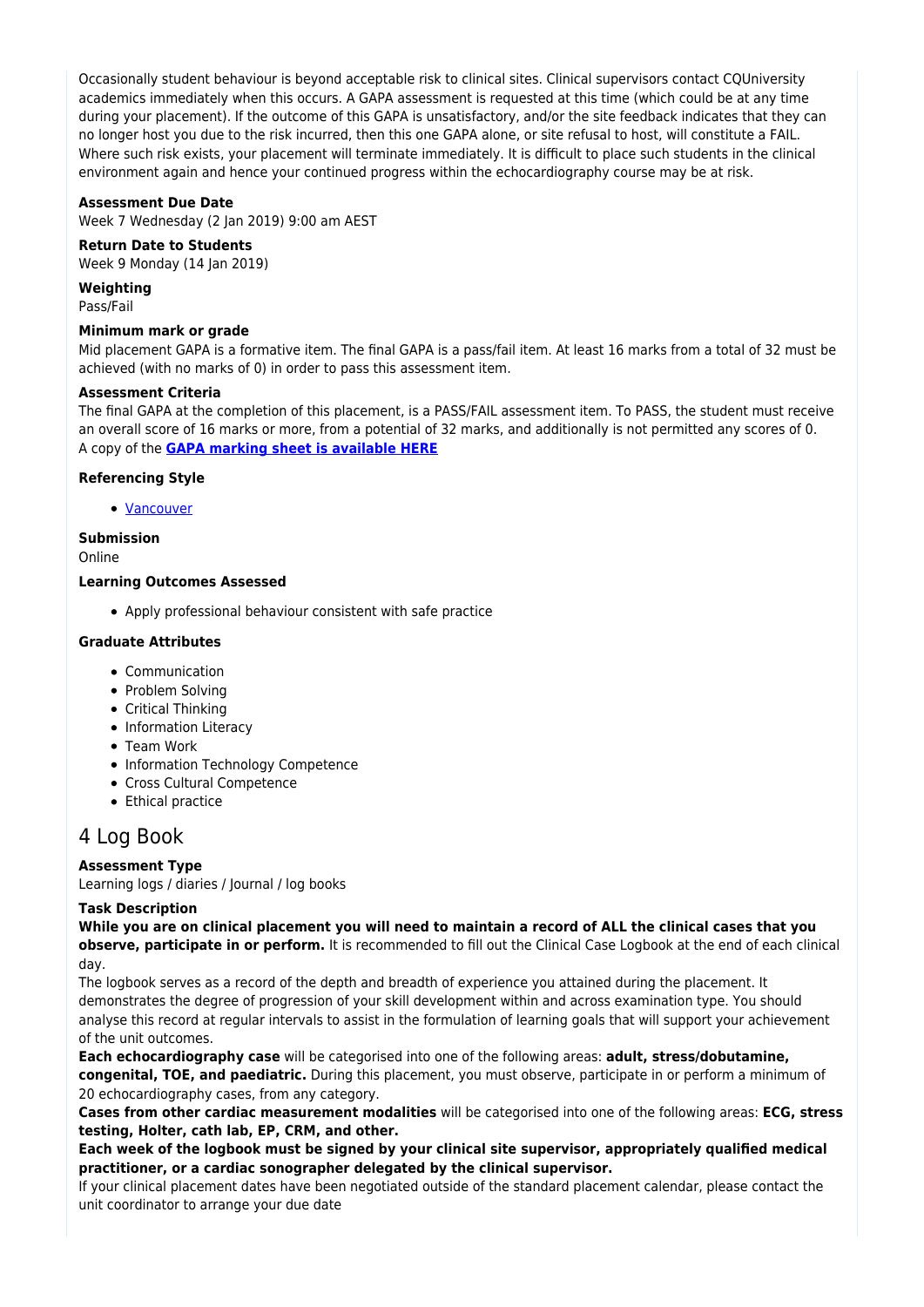### **Assessment Due Date**

Week 7 Wednesday (2 Jan 2019) 9:00 am AEST

### **Return Date to Students**

Week 9 Monday (14 Jan 2019)

**Weighting** Pass/Fail

#### **Assessment Criteria**

To PASS this assessment, an appropriately completed and verified Clinical Logbook document must be submitted by the due date

The **[Clinical Logbook document is available HERE](https://moodle.cqu.edu.au/pluginfile.php/1458304/mod_resource/content/0/ECHO12005%20Clinical%20Logbook.pdf)**

### **Referencing Style**

• [Vancouver](https://delivery-cqucontenthub.stylelabs.cloud/api/public/content/vancouver-referencing-style.pdf?v=b2634684)

### **Submission**

Online

## **Learning Outcomes Assessed**

Perform electrophysiological and echocardiographic assessment on the cardiovascular system

### **Graduate Attributes**

- Communication
- Problem Solving
- Critical Thinking
- Information Literacy
- Information Technology Competence
- Cross Cultural Competence
- Ethical practice

## 5 Reflective Case Study

### **Assessment Type**

Case Study

#### **Task Description**

At all times in clinical practice, the patient's health care should be the number one priority. The purpose of this assessment is to orientate yourself with the clinical setting, become aware of changing patient needs which exist in this setting, and to enable you to develop patient care strategies of your own.

In this case study you are to reflect on your observations of, or participation with, qualified staff modifying examinations for different patient requirements during your placement. These modifications may be due to variations in patient age, mobility or pathology as examples.

Other aspects you may wish to discuss could include maintaining patient modesty, describing strategies for dealing with patient queries, variation in communication, providing reassurance and displaying care and compassion, eliminating risk of injury, and infection control.

You are to formulate a written essay of these reflections for submission.

### **Assessment Due Date**

Week 7 Wednesday (2 Jan 2019) 11:45 pm AEST

## **Return Date to Students**

Week 9 Monday (14 Jan 2019)

**Weighting** Pass/Fail

#### **Minimum mark or grade** 50%

### **Assessment Criteria**

Ensure you have provided a submission which is:

- A logical and well thought out reflection of your experiences
- Free from spelling and grammatical errors
- Observing and identifying differing patient requirements and sonographer response to these
- Your expressive language indicates empathy, as well as maintenance of appropriate standards and protocols
- Inclusive of a title page which contains your name, student number, unit code, year of study, placement site and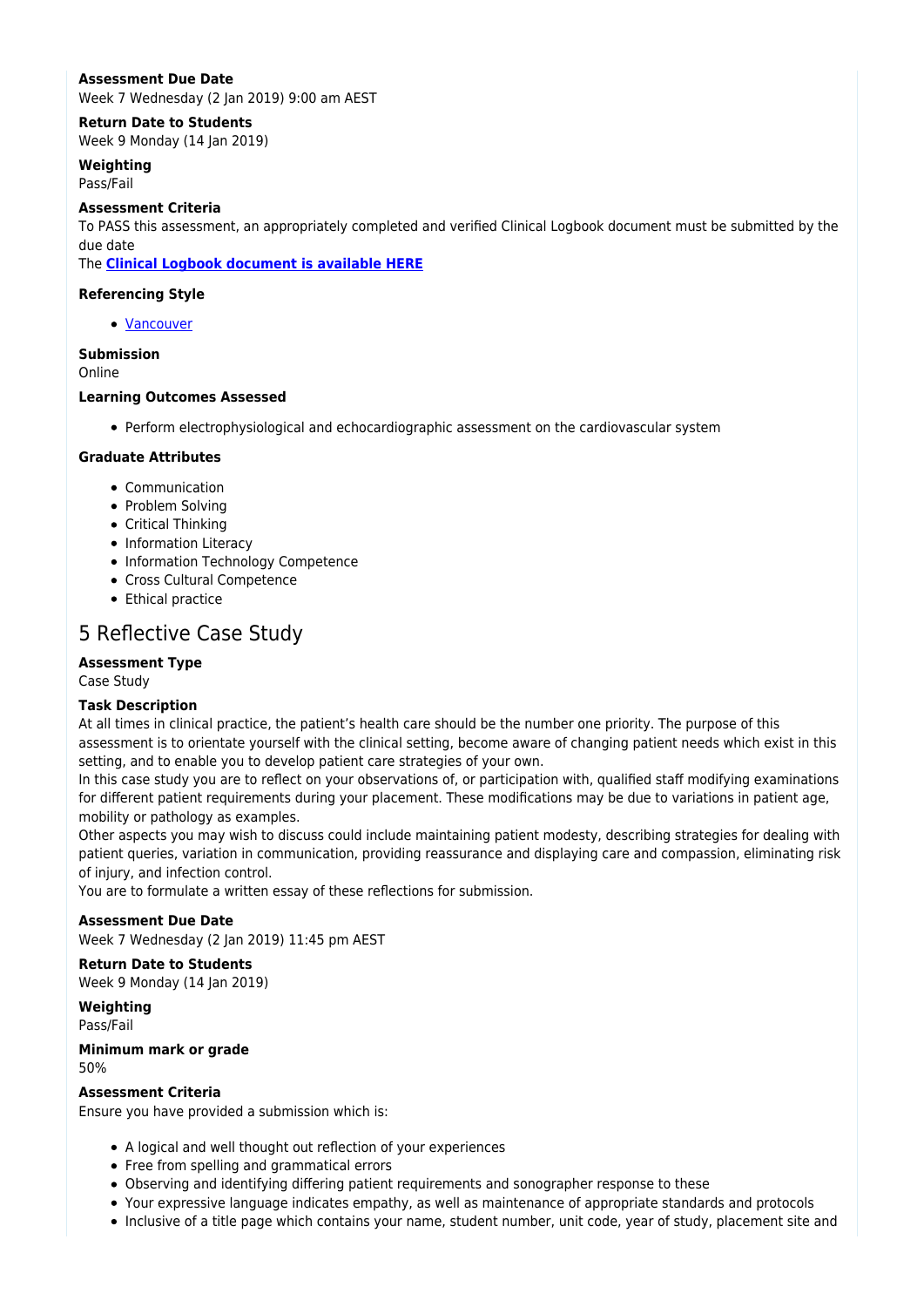word count

- Inclusive of a reference list (if required) will form the final page of your submission
- Submitted as a word document so marker feedback can be easily incorporated
- $\bullet$  500 words in length  $(+/- 10\%)$

Please also see the Assessment 5 Marking Rubric provided on the unit Moodle site.

#### **Referencing Style**

[Vancouver](https://delivery-cqucontenthub.stylelabs.cloud/api/public/content/vancouver-referencing-style.pdf?v=b2634684)

#### **Submission**

Online

#### **Learning Outcomes Assessed**

Analyse, and critically reflect upon, clinical cases involving various cardiac assessment techniques.

#### **Graduate Attributes**

- Communication
- Problem Solving
- Critical Thinking
- Information Literacy
- Information Technology Competence
- Cross Cultural Competence
- Ethical practice
- Social Innovation

## 6 Attendance

#### **Assessment Type**

Professional Practice Placement

#### **Task Description**

**The Australian Sonographer Accreditation Registry (ASAR) requires you to complete 2000 hours of** *echocardiography* **placement throughout your course. This clinical placement unit incorporates 2 weeks (80 hours) of dedicated echocardiographic experience towards that total.**

While you are on clinical placement you must maintain a record of your **hours of attendance.**

It is recommended to fill out the Clinical Attendance Form at the end of each clinical day, and have it signed each week.

#### **Assessment Due Date**

Week 7 Wednesday (2 Jan 2019) 9:00 am AEST

#### **Return Date to Students**

Week 9 Monday (14 Jan 2019)

## **Weighting**

Pass/Fail

#### **Assessment Criteria**

You are required to work full-time for 8 weeks to achieve a minimum of 320 hours (8 x 40 hours) of clinical experience. However please note that ASAR accreditation requirements stipulate a total of 2000 hours spent in clinical placement dedicated to echocardiography specifically. Hence for this placement *a minimum of 2 weeks (80 hours) must be dedicated to echocardiographic examinations only.*

To PASS this assessment, an appropriately completed and verified clinical attendance form must be submitted by the due date.

Please access the **[Clinical Attendance Form HERE](https://moodle.cqu.edu.au/pluginfile.php/1458303/mod_resource/content/0/ECHO12005_Clinical%20Attendance%20Form.pdf)**

**Note:** You can submit 'outside clinical placement' log books if applicable. Details of this are in the Outside Clinical Placement Record Keeping tab on the unit Moodle site.

Your attendance must be verified (signed) by an ASAR accredited sonographer or appropriately qualified medical practitioner and details of either your insurance, or employment, must be entered in the outside clinical placement logbook.

### **Referencing Style**

[Vancouver](https://delivery-cqucontenthub.stylelabs.cloud/api/public/content/vancouver-referencing-style.pdf?v=b2634684)

**Submission** Online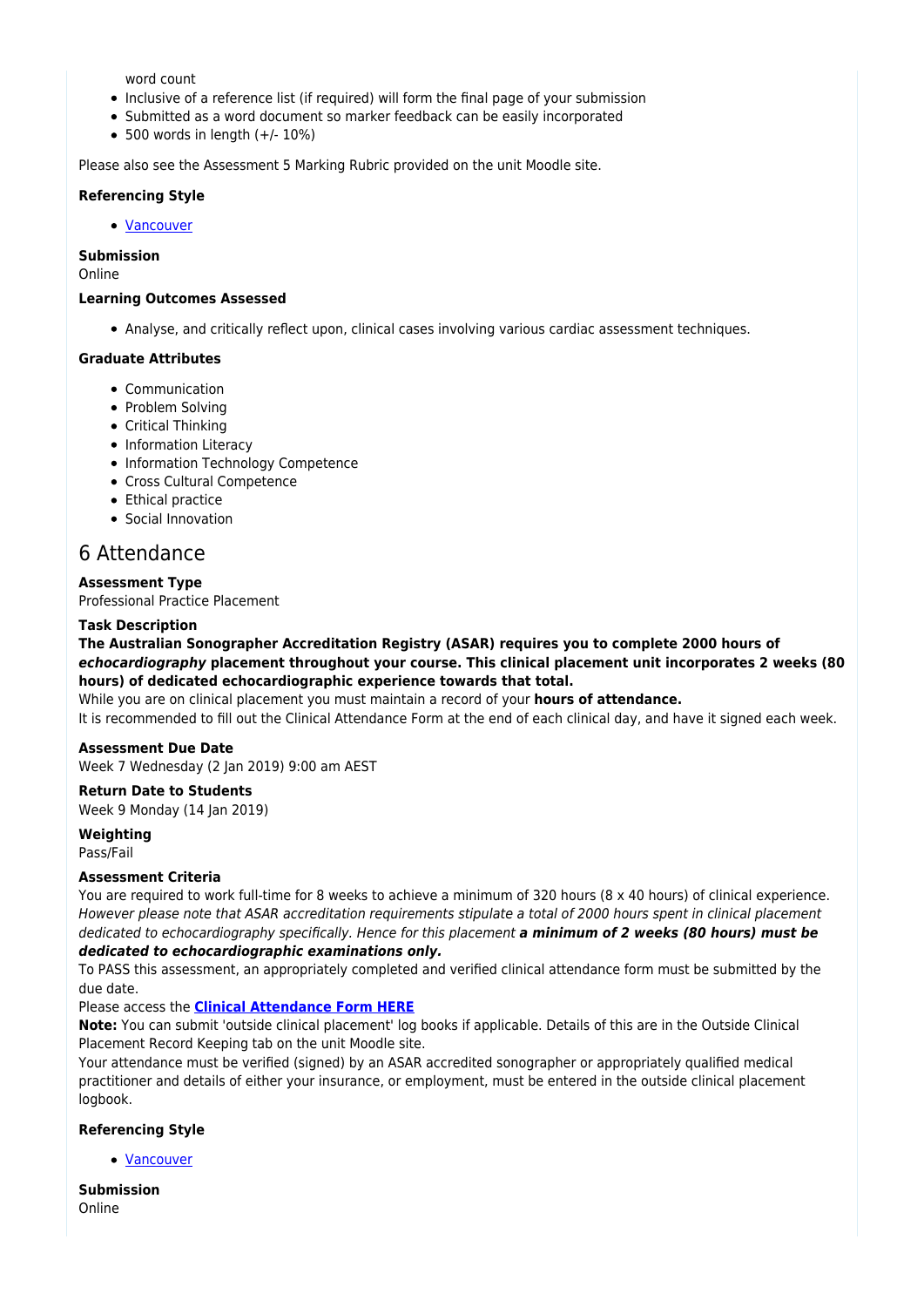#### **Learning Outcomes Assessed**

Attend clinical placement as per external accreditation requirements (Australian Sonographer Accreditation Registry)

#### **Graduate Attributes**

- Communication
- Team Work
- Ethical practice

## Academic Integrity Statement

As a CQUniversity student you are expected to act honestly in all aspects of your academic work.

Any assessable work undertaken or submitted for review or assessment must be your own work. Assessable work is any type of work you do to meet the assessment requirements in the unit, including draft work submitted for review and feedback and final work to be assessed.

When you use the ideas, words or data of others in your assessment, you must thoroughly and clearly acknowledge the source of this information by using the correct referencing style for your unit. Using others' work without proper acknowledgement may be considered a form of intellectual dishonesty.

Participating honestly, respectfully, responsibly, and fairly in your university study ensures the CQUniversity qualification you earn will be valued as a true indication of your individual academic achievement and will continue to receive the respect and recognition it deserves.

As a student, you are responsible for reading and following CQUniversity's policies, including the **[Student Academic](https://www.cqu.edu.au/policy/sharepoint-document-download?file_uri={BE8380F3-F86D-4C55-AC0D-84A81EAFD6A2}/Student%20Academic%20Integrity%20Policy%20and%20Procedure%20(formerly%20known%20as%20the%20Academic%20Misconduct%20Procedure).pdf) [Integrity Policy and Procedure](https://www.cqu.edu.au/policy/sharepoint-document-download?file_uri={BE8380F3-F86D-4C55-AC0D-84A81EAFD6A2}/Student%20Academic%20Integrity%20Policy%20and%20Procedure%20(formerly%20known%20as%20the%20Academic%20Misconduct%20Procedure).pdf)**. This policy sets out CQUniversity's expectations of you to act with integrity, examples of academic integrity breaches to avoid, the processes used to address alleged breaches of academic integrity, and potential penalties.

#### **What is a breach of academic integrity?**

A breach of academic integrity includes but is not limited to plagiarism, self-plagiarism, collusion, cheating, contract cheating, and academic misconduct. The Student Academic Integrity Policy and Procedure defines what these terms mean and gives examples.

#### **Why is academic integrity important?**

A breach of academic integrity may result in one or more penalties, including suspension or even expulsion from the University. It can also have negative implications for student visas and future enrolment at CQUniversity or elsewhere. Students who engage in contract cheating also risk being blackmailed by contract cheating services.

#### **Where can I get assistance?**

For academic advice and guidance, the [Academic Learning Centre \(ALC\)](https://www.cqu.edu.au/student-life/academic-learning-centre) can support you in becoming confident in completing assessments with integrity and of high standard.

#### **What can you do to act with integrity?**